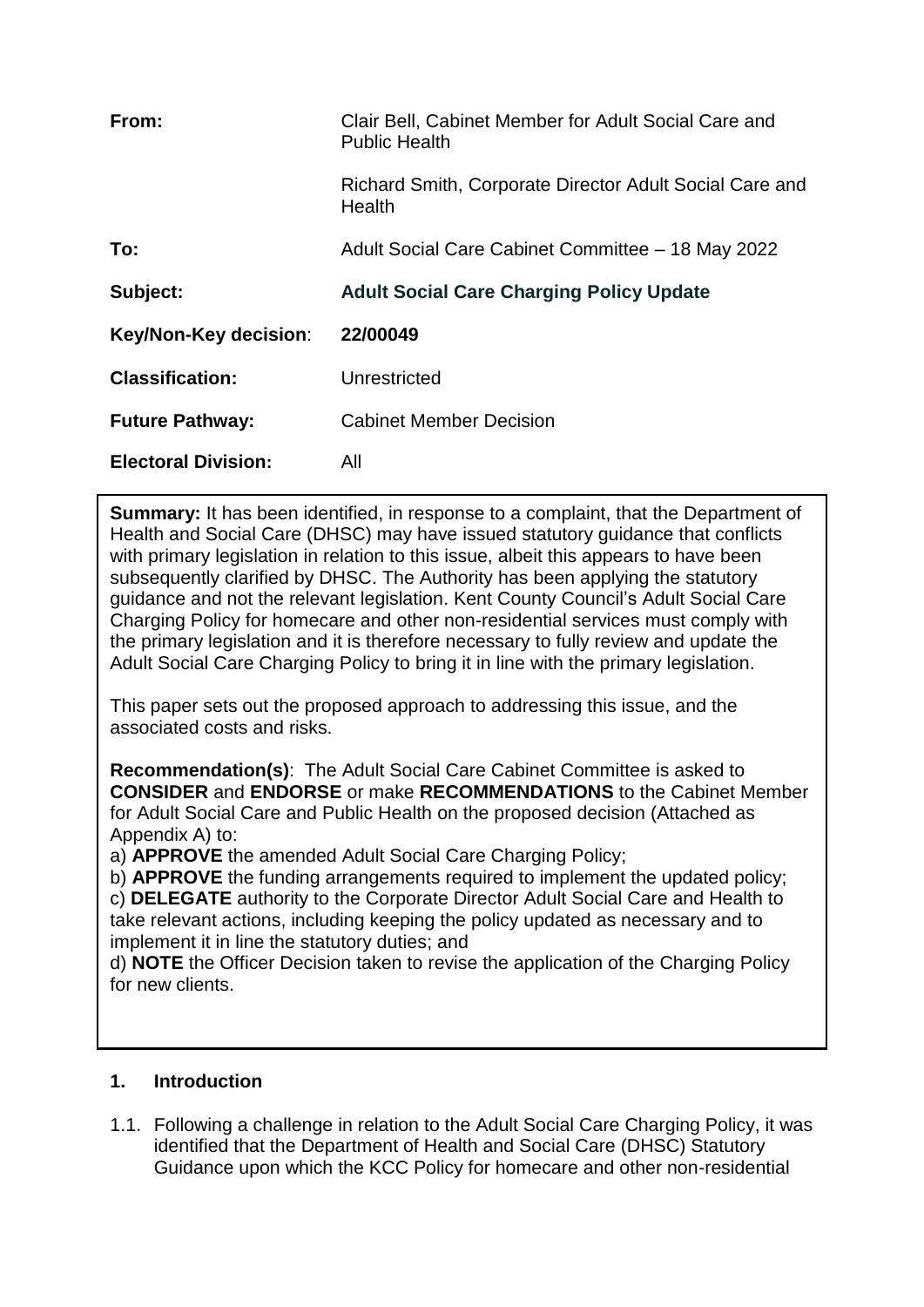services had been based, did not fully correlate and match all requirements stipulated in the underlying legislation.

- 1.2. This disparity, having been clarified via Counsel opinion and liaison with the DHSC, means that compliance with the Statutory Guidance is not sufficient and that changes are required to bring the Policy in line with the core legislation. As part of applying any required revisions to the Policy, it is also necessary to consider and address how the disparity between policy and legislation may have impacted those in subject to KCC's Savings Credit Disregard approach.
- 1.3. There are three cohorts of people affected and therefore three elements to this proposal:
	- 1) People who were assessed under the Statutory Guidance based Policy as not eligible for savings credit disregard but who would have been eligible under the core legislation – approximately1,100 people overcharged
	- 2) People who were assessed under the Statutory Guidance based Policy as eligible for savings credit disregard and an allowance was made that was more than would have been stipulated under the core legislation – approximately. 950 people affected.
	- 3) People the Council support where further information is needed to be able to determine whether the Council have been correctly charging as per the above detail - approximately 800 people affected
- 1.4. The savings credit benefit is only available to those people who were of pension age prior to April 2016. This benefit is no longer available to those who have turned pension age since that date. However, new service users will continue to be affected as they may have been of pension age in 2016.
- 1.5. KCC has requested that its case management system (Mosaic) is updated in line with the Legislation and at the time of writing, the update is still awaited. It should be noted that any other Authorities which use Mosaic as their case management system will also be in the same situation.

## **2. Recommended Plan**

- 2.1. The plan to address this issue will have different approaches for the different groups affected by the proposed changes:
- 2.2. To comply with legislation, minimise negative impact and disruption on those affected and to resolve the policy in the short term, an Officer Decision was taken to amend the Adult Social Care Charging Policy for homecare and other non-residential services to bring it into line with the legislation ensuring that any new clients to our services will have the correct savings credit disregard applied.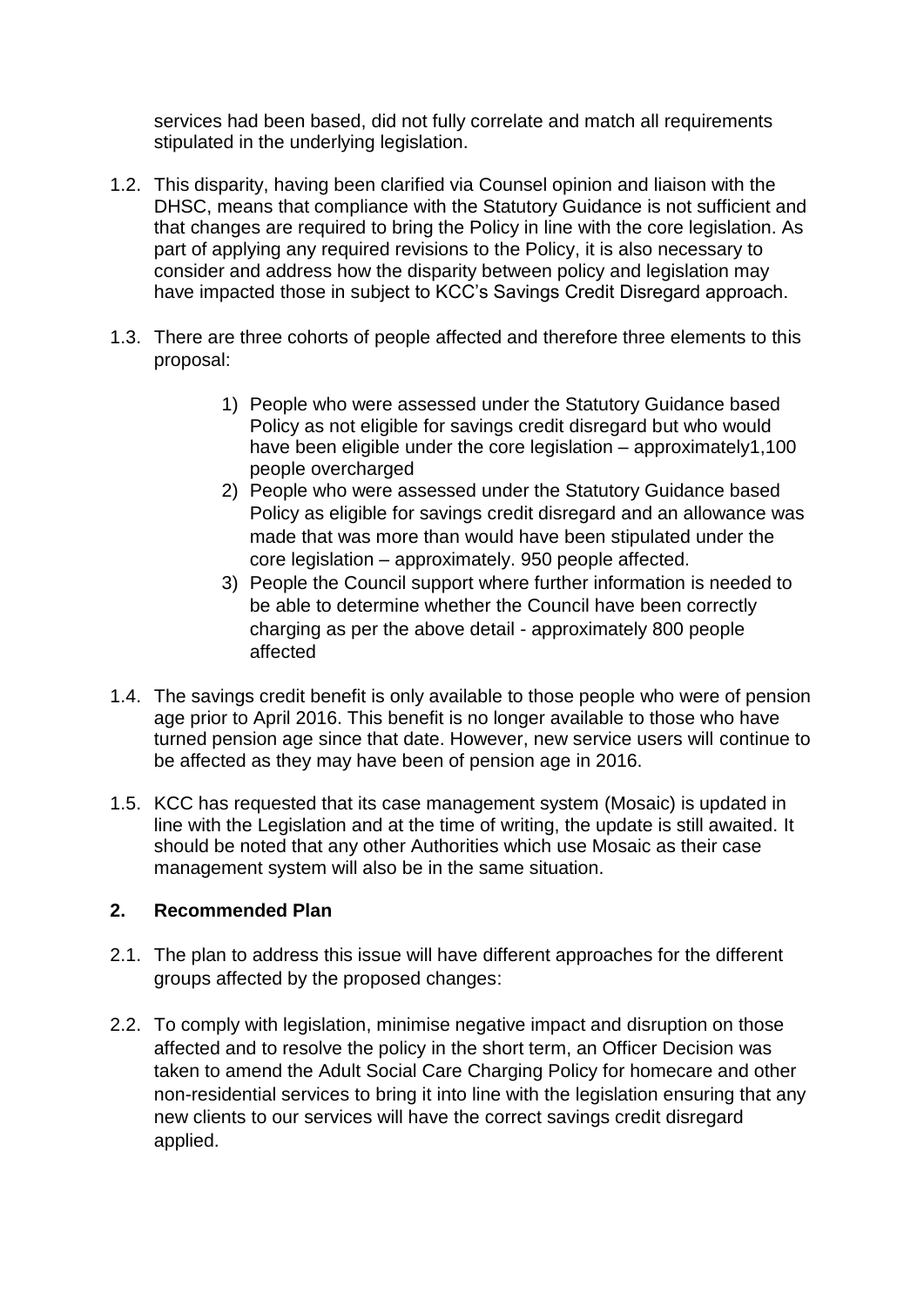- 2.2 This Cabinet Member Decision seeks to formally amend the Adult Social Care Charging Policy to address overcharging for new and current clients, approve the finances required to implement the decision and note and build upon the Officer Decision taken to achieve initial legal compliance. This decision will involve delegating relevant authority to the Corporate Director, Adult Social Care and Health to take relevant actions, including keeping the policy updated as necessary and to implement it in line with statutory duties. The implementation activity will include ensuring appropriate mechanism to manage current client matters such as reviewing previous charging.
- 2.3. The initial activity and focus of the earlier Officer Decision and this Key Decision was on addressing the immediate requirements to update the policy to bring it in line with the legislation and ensure a fair approach for new and existing clients that does not negatively impact on them in an a potentially unlawful manner.
- 2.4. This decision also considers the need to review the charging approach already delivered to current clients and assess the need for changes to their charges and the potential need to address historic over-charging subject to the relevant evidence being provided.
- 2.5. It is necessary, however, to also recognise that further work will be required at a later date to explore options for further updating the charging approach for all people who may be affected. This will have to include making arrangements to consider charging policy implications where clients may be required to pay more for care. Such arrangements would require that appropriate consultation and engagement with relevant stakeholders is undertaken, followed by the necessary governance processes should any proposals be progressed to formal decision.
- 2.6. Any proposals and associated consultations regarding potential increases in charging would involve work to fully understand the implications of increased charging on affected people with feedback from individuals contributing to the finalisation of any proposals presented for decision. These arrangements would be managed via a separate Executive Decision-making process and are not the focus of this paper but are highlighted for information at this stage.

## **3. Timetable**

3.1. Following this proposed decision in June detailed proposals for future policy updates where additional charging may be required will be developed for consultation in advance of relevant formal governance activity in Autumn 2022.

## **4. Financial Implications**

4.1 The annual cost to the Authority is estimated to be £280k, resulting from lost income from those people who have not had the disregard correctly applied. The cost of £280k in 2022-23 would be reported in budget monitoring and would not necessitate a substantive amendment to the budget.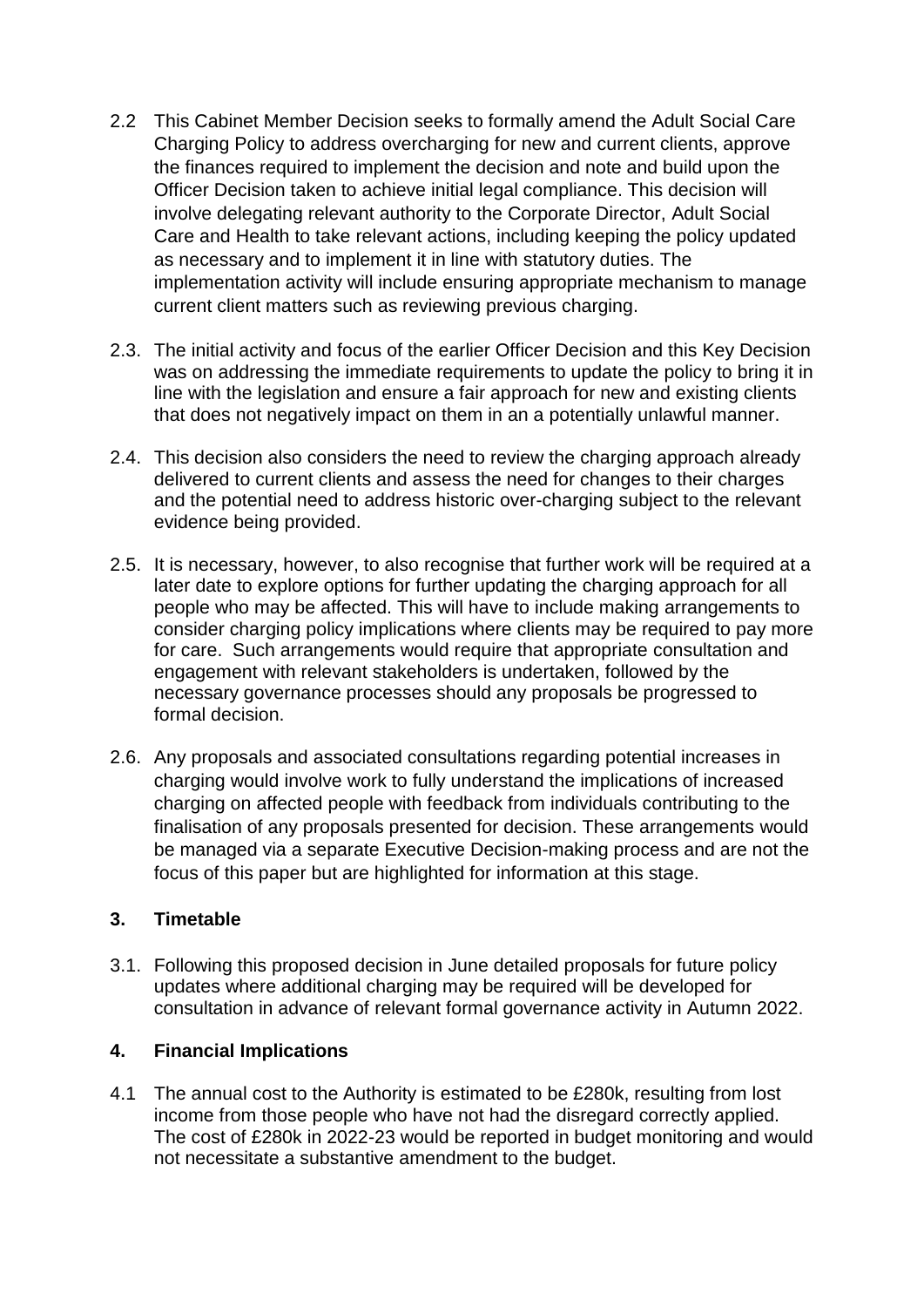- 4.2 As part of the necessary financial arrangements required to implement this policy, as noted in the decision, the Authority will recommend making an appropriate financial provision for any prior year costs that may arise from the policy change. This will be presented along with other provision requirements to Cabinet in June 2022 as part of the Revenue Outturn report.
- 4.3 Subject to further formal governance processes, including appropriate consultation and relevant Executive Decision making, there is scope for the Policy application to be amended to address undercharging and bring all charges in line with the legislation and correct policy approach. This would involve an increase in the charging for some people and therefore could result in an estimated £290k per annum income from year 2023/24 – this sum excludes any effects of increasing debt which may arise should the relevant policy changes be given effect in future. These arrangements would all be subject to future activity and do not impact on the current decision but are highlighted for context and to indicate future financial considerations for longer term management of this issue.

## **5. Legal implications**

- 5.1 Counsel confirmed that the authority should be operating its policy for homecare and other non-residential services in line with the Care and Support (Charging Assessment Resource) Regulations 2014 and not the statutory guidance.
- 5.2 The Authority needs to address any error in how savings credit disregard has been applied to our service users and correct its charging policy accordingly.
- 5.3 Any changes to charge people more will require further governance processes, including consultation activity to understand the impact of this change on our service users. On that basis, this decision does not seek to determine the application of the policy to those who may be charged more as a result. Any such arrangements may be addressed as part of a separate Key Decision which could be taken following the relevant consultation and engagement activity later in the year subject to ongoing review of the policy and the Council's financial position.

## **6. Further clarifications from the Department of Health and Social Care (DHSC)**

- 6.1 The DHSC has since provided clarity in their annual circular, regarding the ambiguous area. Some other authorities are now seeking further clarification from the DHSC, as they were applying their policies in the same way as Kent, following the statutory quidance, rather than the primary legislation.
- 6.2 It is proposed that the Council, along with other organisations such as the Association of Directors of Adult Social Service (ADASS), Local Government Association (LGA) and National Association of Financial Assessment Officers (NAFAO), should lobby the DHSC both politically and at officer level in terms of the New Burden created by the potentially conflicting position of the legislation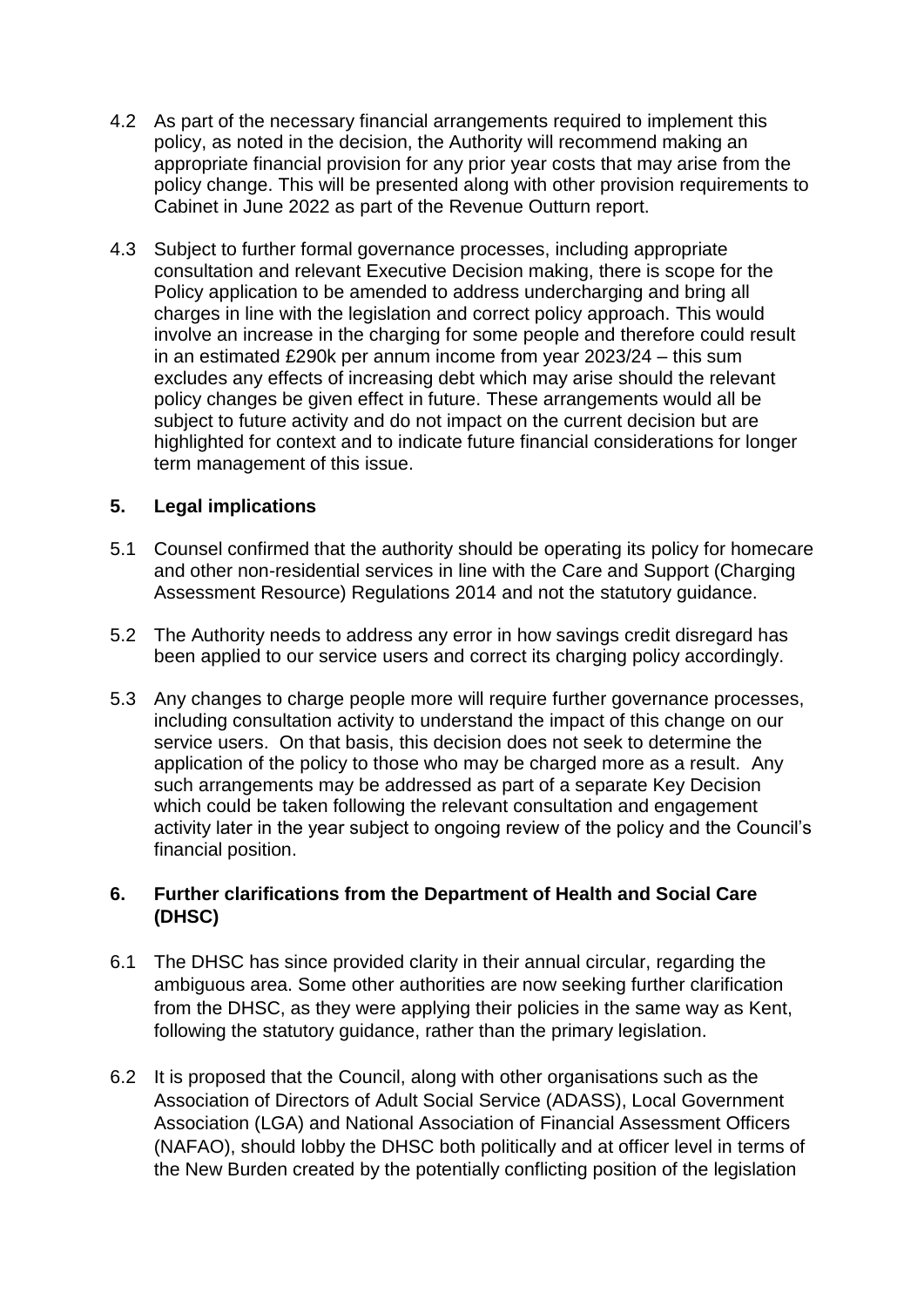and statutory guidance that has now been clarified by the DHSC. This would potentially enable the Council to submit a claim for a New Burden to central government once the legal position has been clarified.

## **7. Equalities implications**

7.1 A screening document has been completed and a full Equality Impact Assessment will be completed.in line with the KCC requirements. And will remain under continuous review throughout any consultation and decision process.

# **8. Data Protection Implications**

8.1 A Data Protection Impact Assessment (DPIA) has been completed and it will be subject to the usual information governance review. No data protection implications are expected to be noted or highlighted. Further updates will be completed, in line with process, prior to the proposed consultation.

# **9. Conclusions**

- 9.1 The Authority has used the Care and Support Statutory Guidance issued by the Department of Health and Social Care (DHSC) and not the relevant legislation (Care and Support (Charging Assessment Resource) Regulations 2014) to inform their charging policy for homecare and other non-residential services around Savings Credit Disregard.
- 9.2 The charging policy for homecare and other non-residential services needs to be updated to keep the policy in line with the Care and Support (Charging Assessment Resource) Regulations 2014 to stop further people being impacted by incorrect application of the legislation.
- 9.3 The policy change will only affect those service users for whom the Authority have not been applying the regulations correctly by overcharging them. Those service users who may have to pay more in charges, under the legislation, will be engaged through a consultation to help them and KCC understand and consider the impact of this change, which will inform any potential key decisions on this issue later in the year.
- 9.4 The Corporate Director of Adult Social Care and Corporate Director of Finance have agreed to lead a review of the current charging policies and their compliance with legislation and statutory guidance.